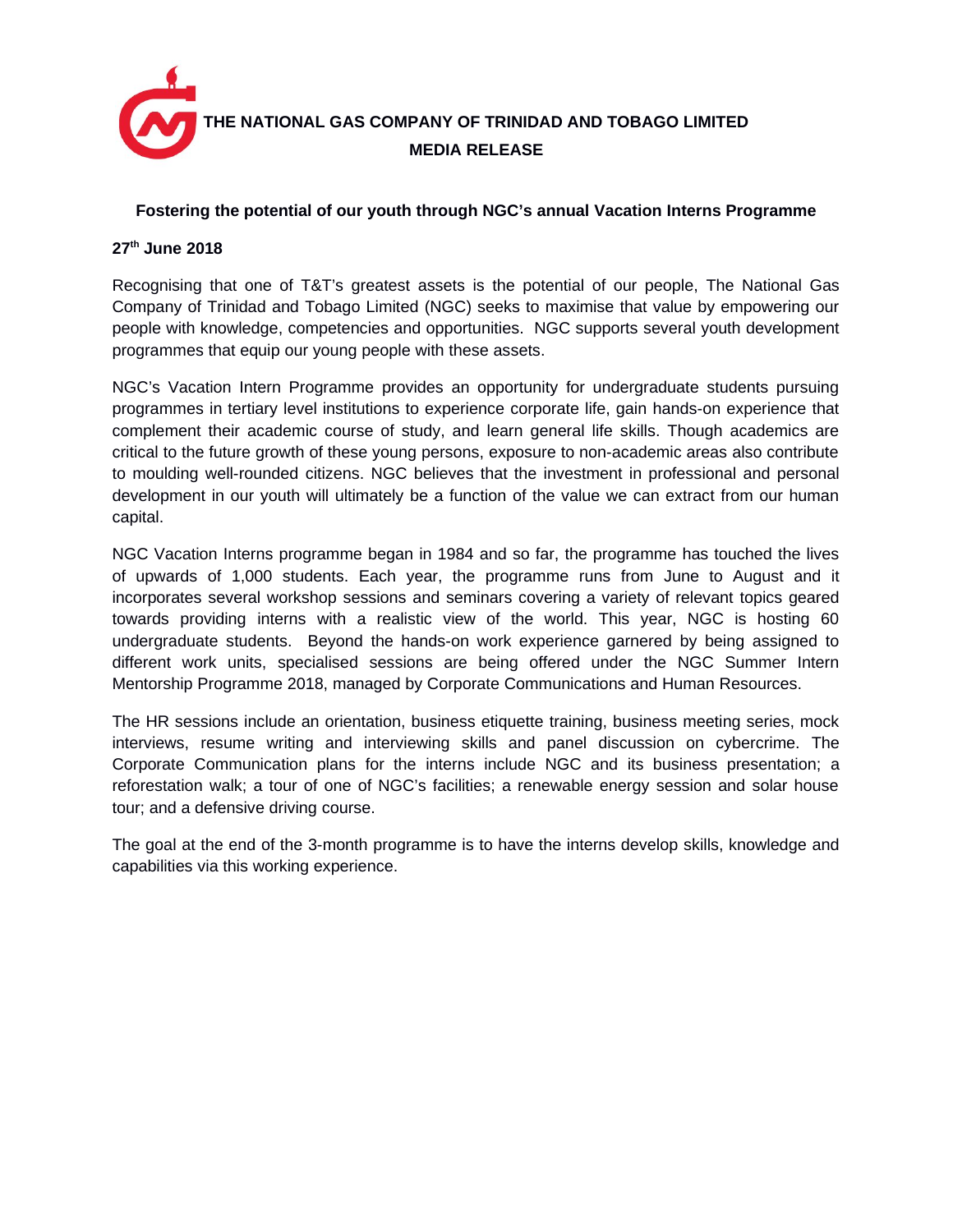

*Caption: The first cohort of NGC's 2018 Vcation Interns.*



*Caption: A cross-section of NGC's 2018 Vacation Interns at their orientation session*